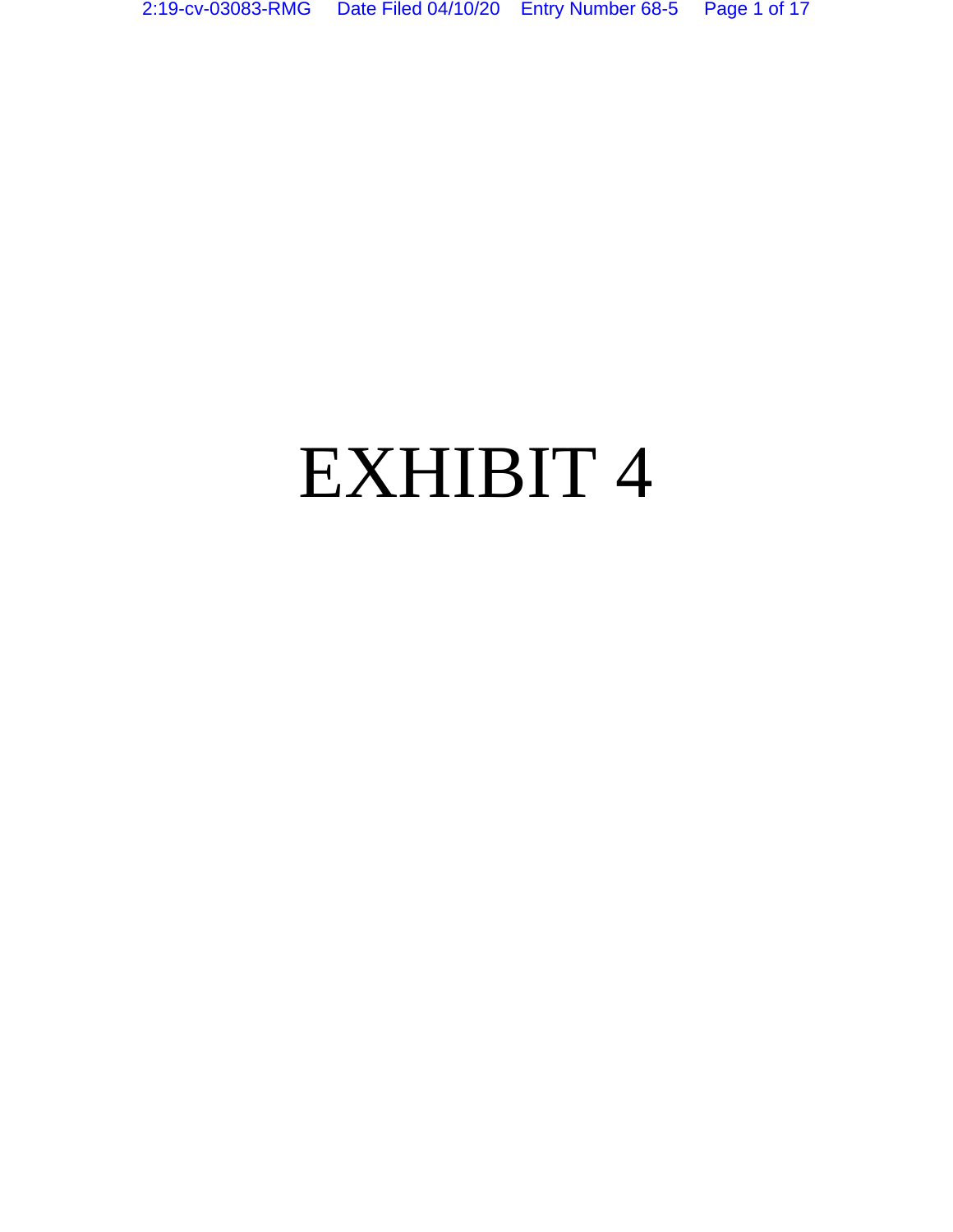#### **UNITED STATES DISTRICT COURT DISTRICT OF SOUTH CAROLINA CHARLESTON DIVISION**

| Linquista White, et al., |                   |
|--------------------------|-------------------|
| Plaintiffs,              |                   |
|                          |                   |
| V.                       | Civil Action No.  |
|                          |                   |
| Kevin Shwedo, et al.,    | 2:19-cv-03083-RMG |
|                          |                   |
| Defendants.              |                   |

#### **DECLARATION OF DR. EDENA B. GUIMARÃES, Ph.D, MPH, CHES**

I, Edena B. Guimarães, declare as follows:

#### **I. Background and Qualifications**

- 1. I am a Professor of Public Health at the University of South Carolina, where I have taught graduate and undergraduate courses in global and U.S. focused public health and community health development since 2011. I have more than 20 years of experience researching, evaluating, developing, and implementing programs to prevent transmission and reduce the spread of sexually transmitted infectious diseases. This includes experience with how infectious diseases affect vulnerable populations. Additionally, I have substantial experience evaluating South Carolina's emergency disaster response plans and their efficacy in addressing the needs of vulnerable populations.
- 2. From 1999–2004, I worked in several capacities at the South Carolina Department of Health and Environmental Control ("SC DHEC"), including a role in which I developed and managed local implementation plans to prevent the incidence of HIV and other sexually transmitted infections among vulnerable populations throughout South Carolina's 46 counties.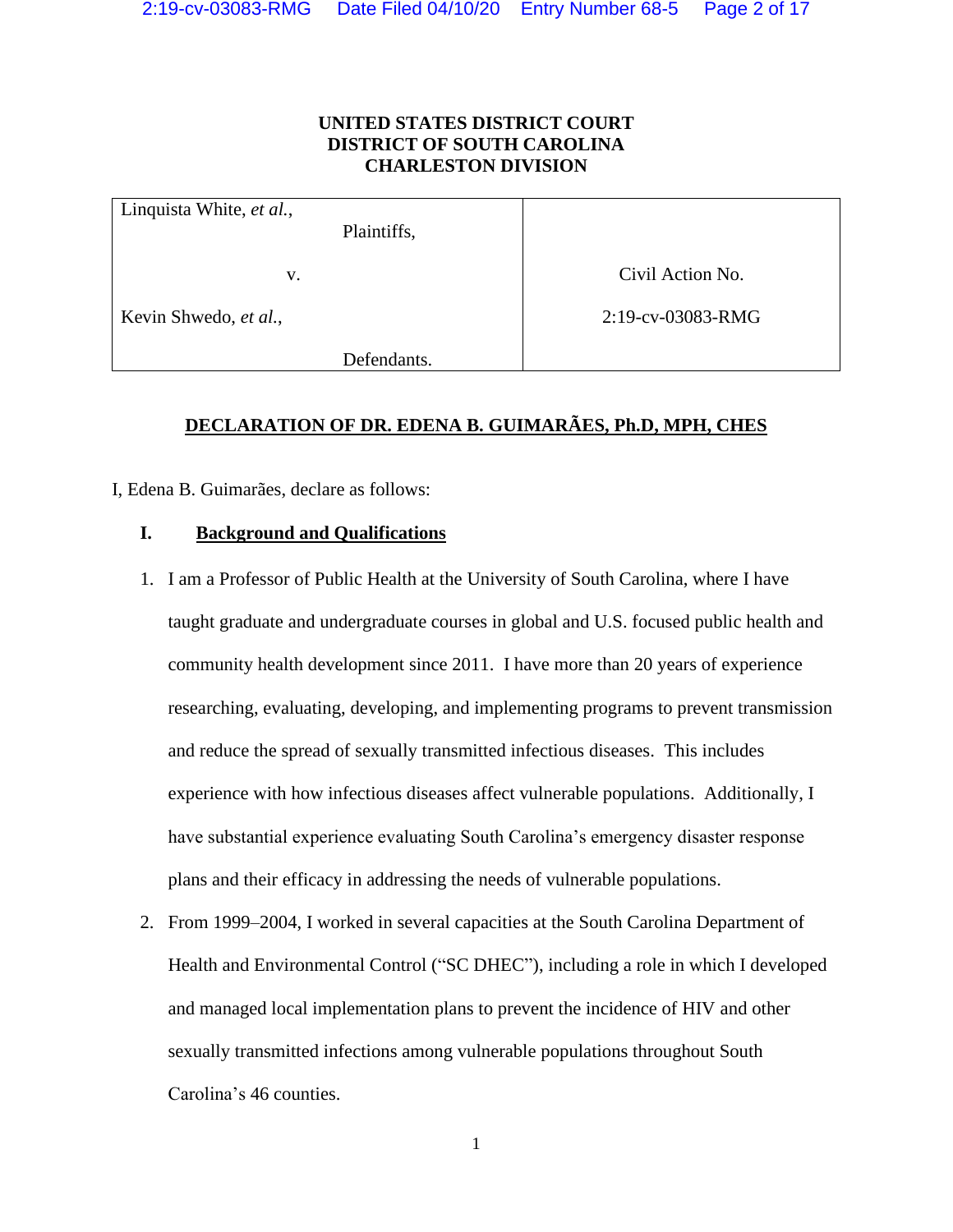- 3. Since 2016, I have been a member of a committee tasked with working with SC DHEC and other state agencies, including the South Carolina Department of Emergency Preparedness, to assess existing state disaster response plans<sup>1</sup> and assist in the creation of improved disaster response plans, with a focus on limited English speaking people and vulnerable populations.
- 4. I have developed and executed empirical studies of South Carolina's emergency response readiness including a 2016 study that reviewed South Carolina's emergency response before, during, and after the historic South Carolina flood in 2015.<sup>2</sup> I am currently designing a study to assess South Carolina's emergency response to the needs of the Latinx population during the COVID-19 pandemic.
- 5. I have been awarded numerous public health research and program implementation grants and have authored scholarly publications on public health issues focused on communicable diseases. I have also peer-reviewed numerous articles for publication in public health and health disparities journals. My curriculum vitae, which sets forth my education, professional experiences, publications and awards, is attached as Appendix A.
- 6. I have been following the COVID-19 pandemic closely as it plays out globally, nationally, and especially in South Carolina. I am regularly reviewing articles and guidance from medical professionals about COVID-19, and data that is available within South Carolina on how COVID-19 is expected to continue spreading here.
- 7. I am being paid \$175 per hour for my work on this declaration.

<sup>&</sup>lt;sup>1</sup> This includes infectious disease pandemics and environmental disasters.

<sup>&</sup>lt;sup>2</sup> Conlon, Kevin, and Nick Valencia. "South Carolina governor calls deadly rain a 'thousandyear' event," *CNN*, 4 Oct. 2015, https://cnn.it/3aY4Gjh.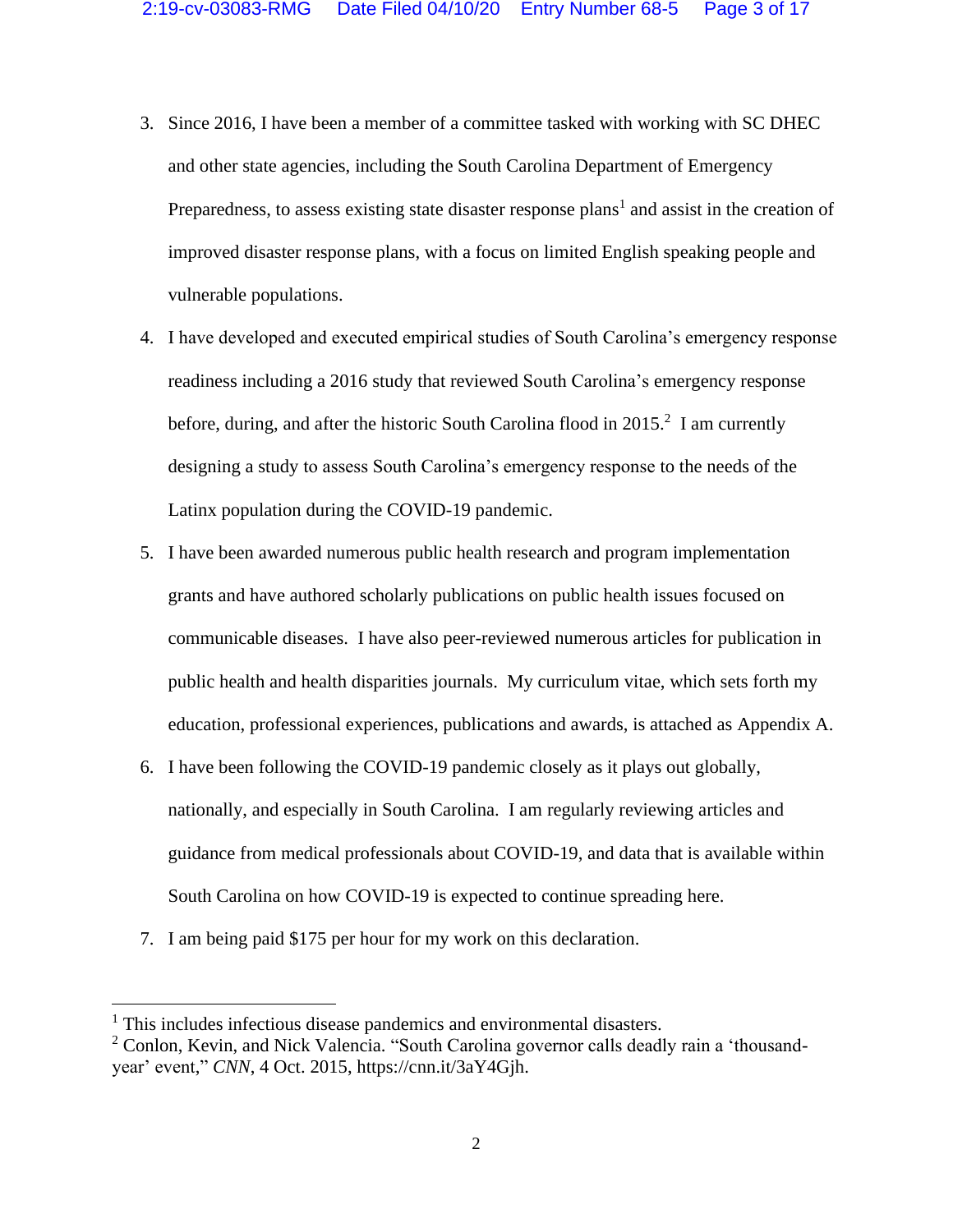8. I have not testified as an expert by trial or deposition in the past four years.

#### **II. Heightened COVID-19 Risk for Individuals Who are Unable to Drive Due to Driver's License Suspensions**

- 9. COVID-19 is an infection caused by the novel zoonotic coronavirus SARS-COV-2 that has been identified as the cause of a viral outbreak that originated in Wuhan, China in December 2019. The World Health Organization has declared that COVID-19 is causing a global pandemic. As of the morning of April 10, 2020, the Centers for Disease Control and Prevention ("CDC") reports 427,460 confirmed COVID-19 cases and 14,696 COVID-19 related deaths in the United States.<sup>3</sup> In South Carolina, there have been 2,792 confirmed cases and 67 deaths as of the morning of April 10, 2020. 4 New cases and deaths are confirmed minute by minute, but these numbers are likely under-inclusive given the limited availability of testing and access to medical facilities.
- 10. COVID-19 is highly contagious and there is neither a vaccine to protect against the infection nor medication to cure it. COVID-19 is primarily spread through contaminated droplets expelled into the air by an infected person through coughing, sneezing, singing, or speaking. <sup>5</sup> Droplets can infect someone by directly entering one's eyes, nose, or mouth; or indirectly if someone touches a contaminated object (i.e., doorknob, cell phone, computer, or sink) and then touches their eyes, nose, or mouth. Recent data shows that COVID-19 can be spread through people who have no symptoms.<sup>6</sup>

<sup>3</sup> "Coronavirus Disease 2019 (COVID-19): Cases in the US." *Centers for Disease Control and Prevention*, 9 Apr. 2020, https://bit.ly/34tft2h.

<sup>4</sup> "Testing & SC Data." *S.C. Department of Health and Environmental Control*, 9 Apr. 2020, https://bit.ly/39XXzWE.

<sup>5</sup> "Coronavirus Disease 2019 (COVID-19): How It Spreads." *CDC*, 2 Apr. 2020, https://bit.ly/2wrgAmD.

<sup>6</sup> *Id.*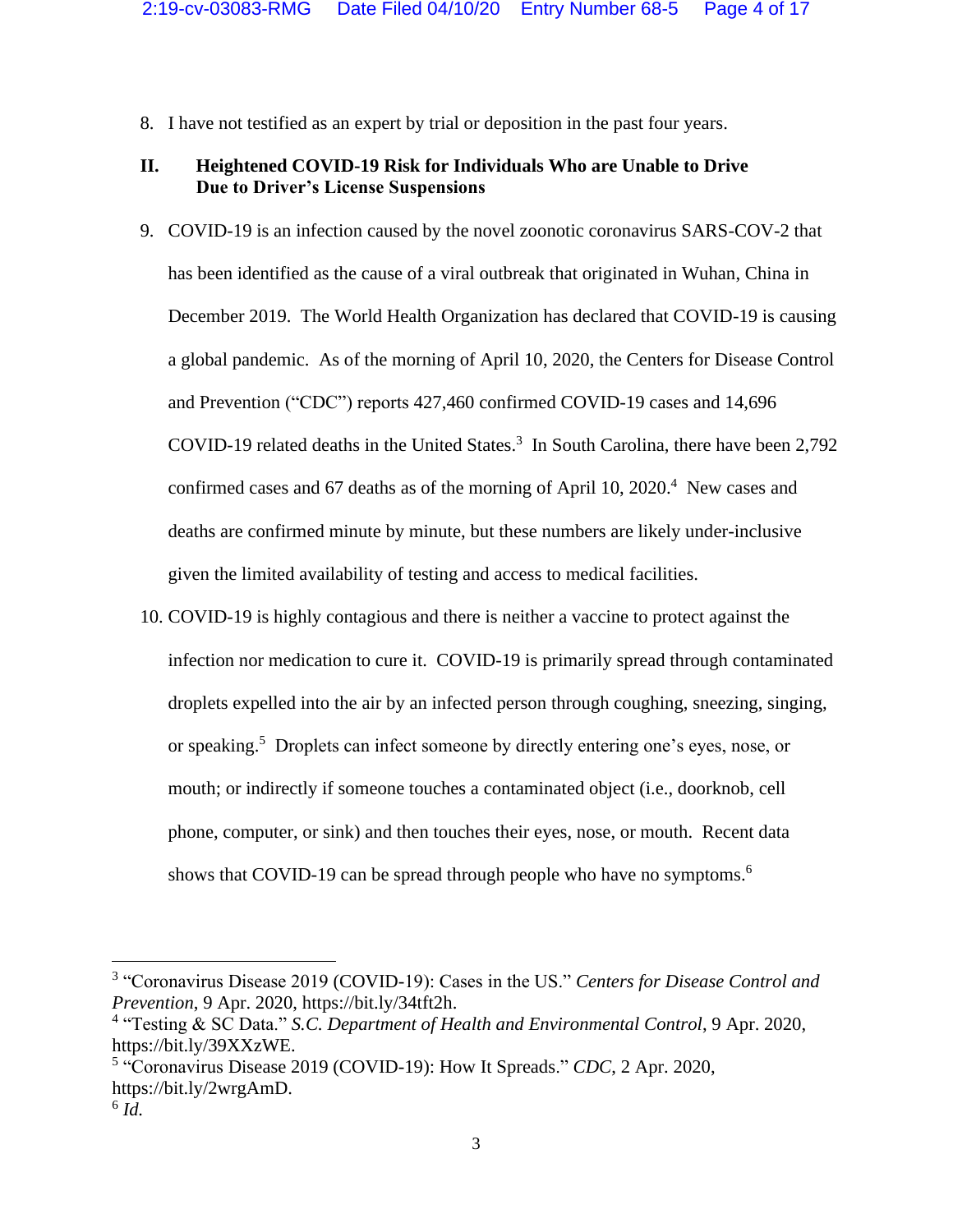- 11. According to the CDC, the only known methods of avoiding infection and avoiding infecting others are practicing social distancing, scrupulous hand hygiene, and staying home as much as possible. Social distancing involves staying at least six feet away from other people.<sup>7</sup> In keeping with this social distancing guidance, several state governors, including South Carolina Governor McMaster, have issued stay at home orders.<sup>8</sup> For example, Governor McMaster's order instructs non-essential businesses to stay closed to non-employees, and requires anyone participating in outdoor or recreational activities to maintain a minimum distance of six feet from each other if they are not occupants of the same residence.
- 12. The CDC has also advised that certain populations have a higher risk of serious health consequences from contracting COVID-19. These include elderly adults or those of any age who suffer from underlying conditions such as lung disease, heart disease, diabetes, or who have compromised immune systems (including those who have HIV, cancer or autoimmune diseases). Additionally, vulnerable populations, including those who are homeless or impoverished, face considerable and distinct risks from the spread of the COVID-19. 10
- 13. Adhering to public health guidance on social distancing is a major challenge for all people in South Carolina who have suspended driver's licenses, and an even greater

<sup>7</sup> "Coronavirus Disease 2019 (COVID-19): Protect Yourself." *CDC*, 2 Apr. 2020, https://bit.ly/2yQZYFT.

<sup>8</sup> S.C. Office of the Governor, Executive Order 2020-21, 6 Apr. 2020, https://bit.ly/34rn0ij; Andy Shain. "SC issues coronavirus stay-at-home order, limits number of shoppers in stores." *Post and Courier*, 6 Apr. 2020, https://bit.ly/3aXtc4b.

<sup>9</sup> "Coronavirus Disease 2019 (COVID-19): At Risk for Severe Illness." *CDC*, 2 Apr. 2020, https://bit.ly/2V0cPyd.

<sup>10</sup> "Coronavirus Disease 2019 (COVID-19): Others at Risk." *CDC*, 2 Apr. 2020, https://bit.ly/2XsARDt.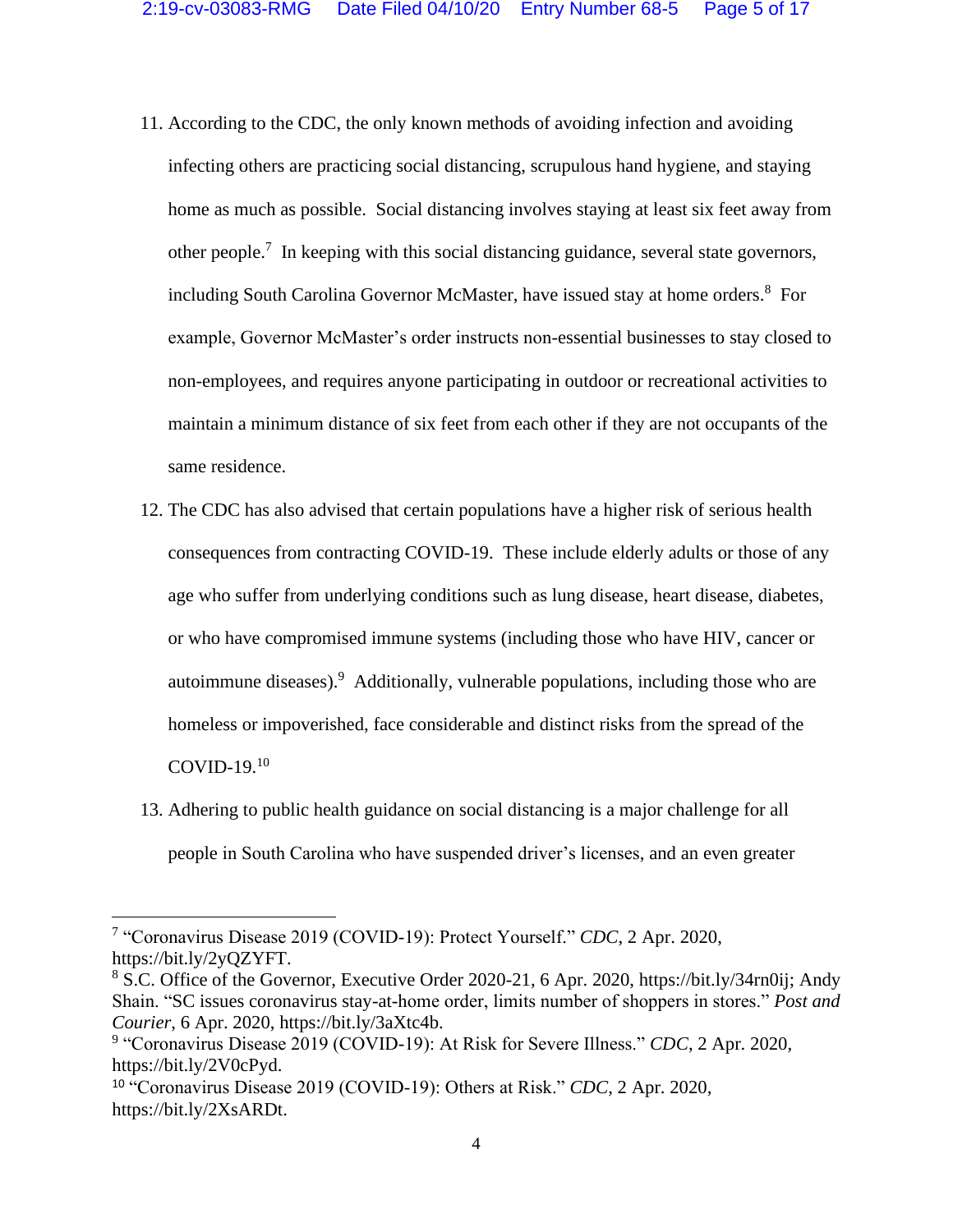challenge for those whose driver's license suspensions are due to inability to pay traffic tickets.

- 14. Driving one's own car to obtain food and other supplies allows people to meet basic needs while still social distancing. Taking public transportation, asking friends or family for a ride, or taking taxis or paid-car rides all increase exposure to people outside of one's household, and thereby increase the risk of COVID-19 infection. It is not possible to keep six feet of distance from others inside a car, and social distancing is extremely difficult on public transit, if public transit is even available. Additionally, attempting to carry essential supplies for oneself and one's family by hand will likely result in multiple trips to grocery and supply stores. Each additional trip creates an additional risk of human contact and transmission of COVID-19.
- 15. The COVID-19 pandemic has exacerbated pre-existing health inequities caused by socioeconomic factors, including poverty. Impoverished and low-income populations, particularly in rural areas, often have limited access to supermarkets, stores carrying essential supplies, health care facilities, or specialists. Under these circumstances, people need to be able to legally drive themselves in order to safely practice social distancing and access essential supplies and healthcare.
- 16. South Carolina has many "food deserts." These are areas that do not offer access to grocery stores or offer only extremely limited access to nutritious food such as fresh vegetables and fruits. As a result, residents have to travel long distances to purchase food. According to the U.S. Department of Agriculture, South Carolina has 21 food

5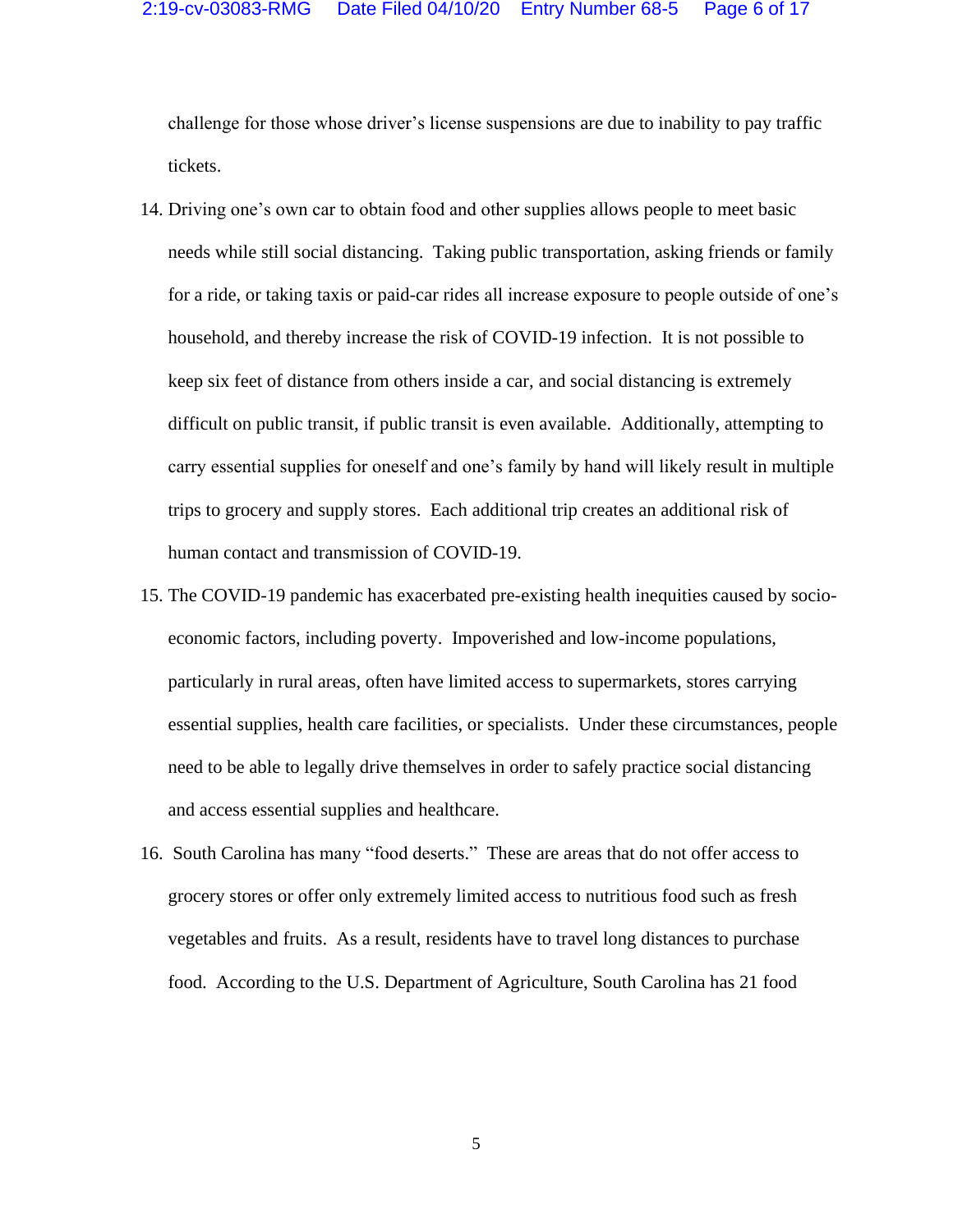deserts throughout 14 counties and those most affected are from vulnerable, low-income communities. $11$ 

- 17. Additionally, because schools in South Carolina are closed indefinitely, parents or guardians in some areas are required to drive to schools or other sites to pick up meals one or more times per week.<sup>12</sup> Being unable to legally drive to the meal distribution sites can affect the safety and welfare of young children. In addition, having to ask someone for a ride to the meal distribution site causes additional points of human contact that risk spreading COVID-19.
- 18. As COVID-19 spreads through South Carolina, it is vital that South Carolinians have access to healthcare and testing. Testing for SARS-COV-2 is an important prevention method to stop transmitting the virus that causes COVID-19. Because of limited health care resources in South Carolina, especially outside urban areas, most residents who need to be tested or treated for COVID-19 will have to travel 30 miles or more to see a doctor.
- 19. Although there are efforts to improve healthcare access during the pandemic through telemedicine, including telephone or web-based interactions with health professionals, this option is not accessible to many people who have suspended licenses due to inability to pay. Low-income or impoverished people may not have access to or know how to use the internet, a smartphone, or a computer. Thus, the only option for people in this predicament may be to drive themselves to the medical provider's office.

<sup>&</sup>lt;sup>11</sup> "Growing Food & Opportunities in South Carolina: Economic and Community Development through Healthy Food Access." *South Carolina Food Policy Council*, Jan. 2013, https://bit.ly/3e8fq0o.

<sup>12</sup> "South Carolina COVID-19 Resources & Response." *South Carolina Appleseed Legal Justice Center*, n.d., https://bit.ly/3a1yKsN.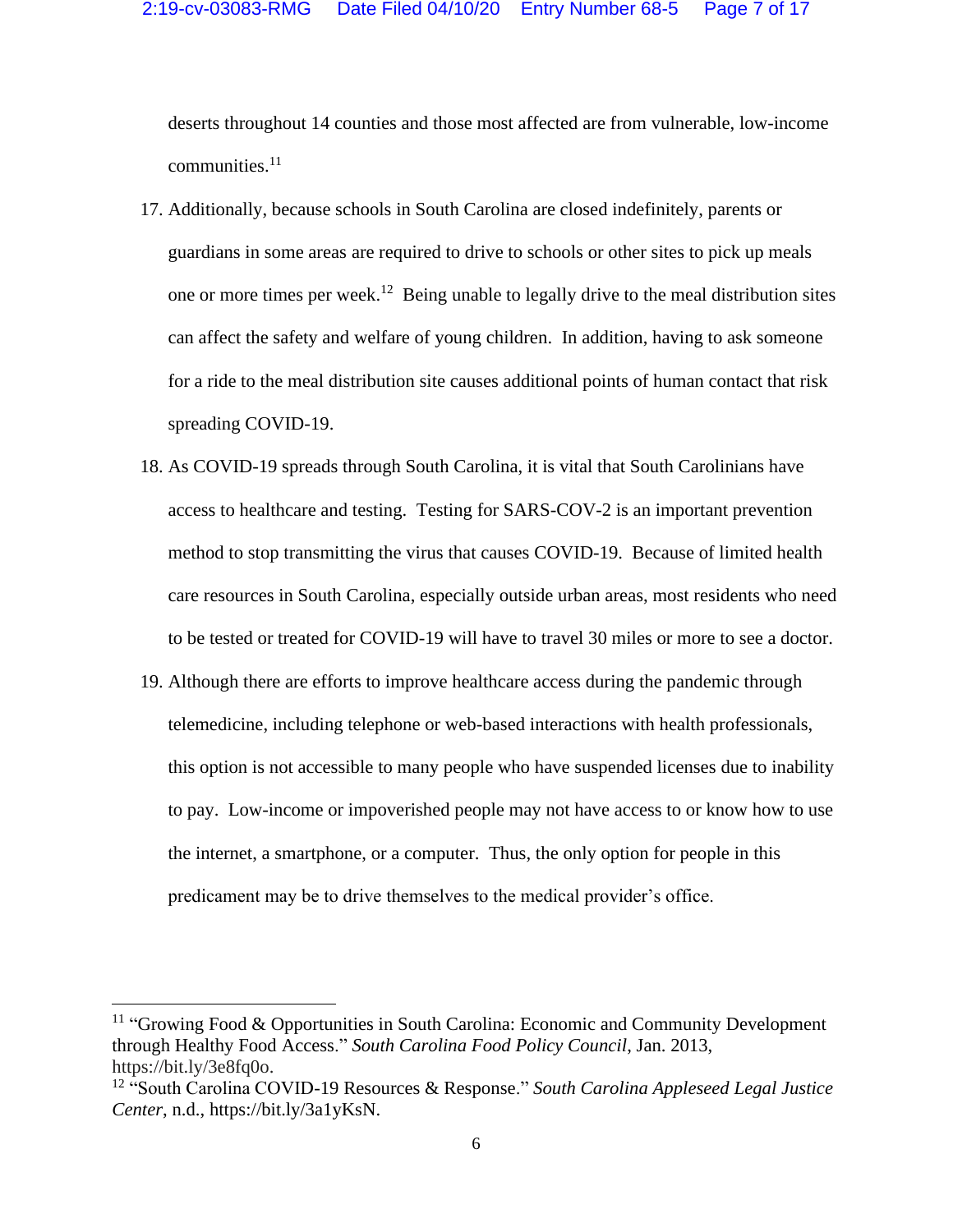- 20. Under these circumstances, the freedom to drive lawfully is vital. If people do not seek out health care or essential supplies because they are prohibited from driving legally, they put themselves and others at risk. If they choose to drive on a suspended license because they have no other choice to protect their own health and safety and that of their families, they risk interactions with law enforcement.
- 21. Any traffic stop for driving on a suspended license for failure to pay a traffic ticket unnecessarily puts drivers and law enforcement officers at risk by creating an opportunity for exposure to COVID-19. Any additional law enforcement actions against people driving on suspended licenses, including arrests, taking people to a precinct or jail, or requiring people to come to court carry major risks of infection. Jails and detention facilities across the United States are known to be particularly dangerous sites of COVID-19 infection.<sup>13</sup> Additionally, most courts and many public spaces across the United States and South Carolina are closing to avoid spread of COVID-19.<sup>14</sup>
- 22. The only available public health strategy to address COVID-19 is risk mitigation. This means giving people the resources they need to comply with social distancing and isolation protocols while accessing essentials for the health of their families. Failing to lift driver's license suspensions for failure to pay traffic tickets places hundreds of thousands of South Carolinians at risk of being unable to comply with COVID-19 health and safety guidance. As a result, these individuals and their families are put in greater risk of contracting or spreading COVID-19.

<sup>13</sup> *See, e.g.,* German Lopez. "A coronavirus outbreak in jails or prisons could turn into a nightmare." *Vox*, 17 Mar. 2020, https://bit.ly/2XqBg9l.

<sup>&</sup>lt;sup>14</sup> Chief Justice Beatty. "S.C. Supreme Court Memorandum to Magistrates, Municipal Judges, and Summary Court Staff*.*" *S.C. Supreme Court*, 16 Mar. 2020, https://bit.ly/2Rq9KF8.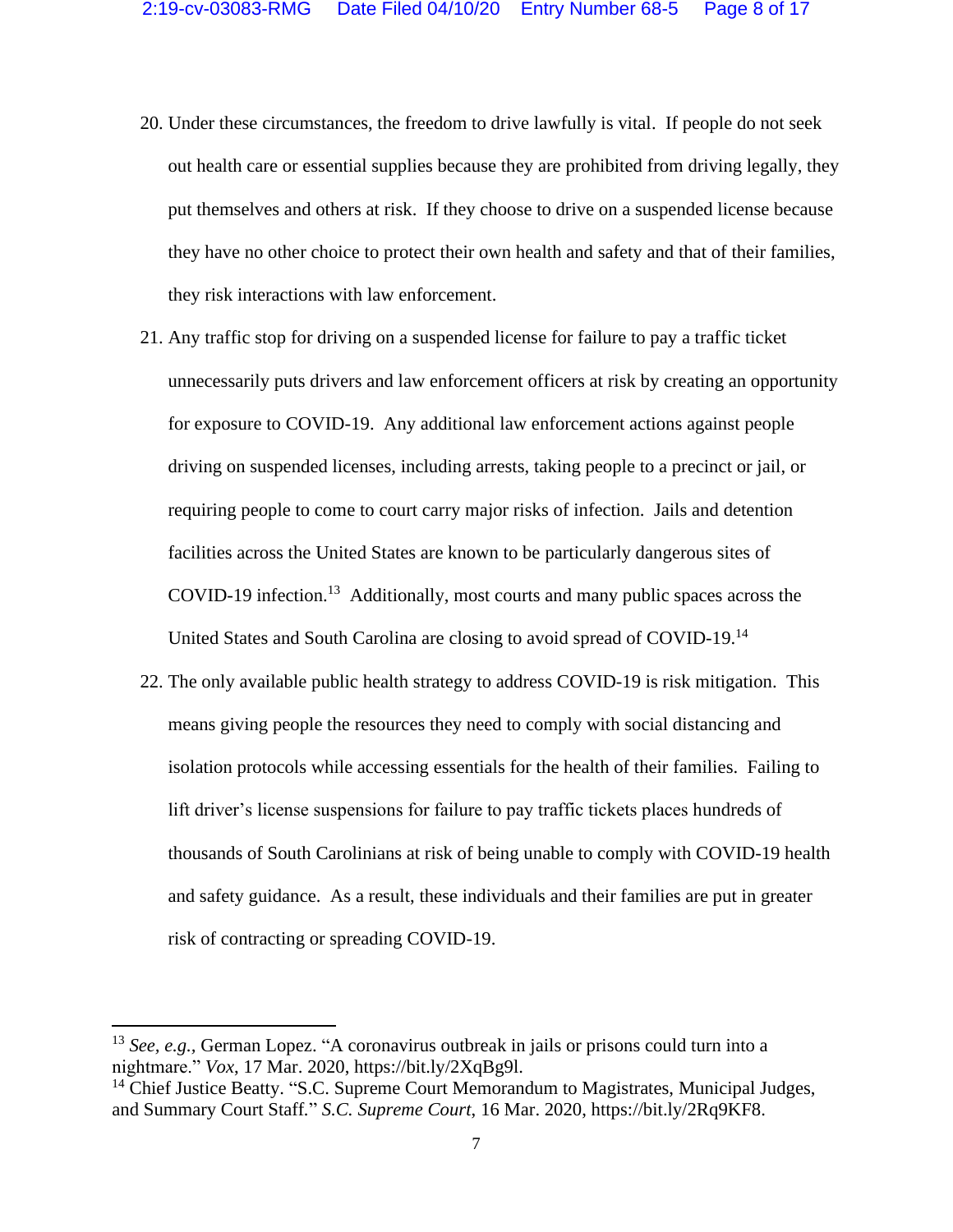I declare under penalty of perjury under the laws of the United States that the foregoing is true and correct and that this declaration was executed in Lexington, South Carolina on April 10, 2020.

Dr. Edena Guimarães, Ph.D, MPH, CHES

\_\_\_\_\_\_\_\_\_\_\_\_\_\_\_\_\_\_\_\_\_\_\_\_\_\_\_\_\_\_\_\_\_\_\_\_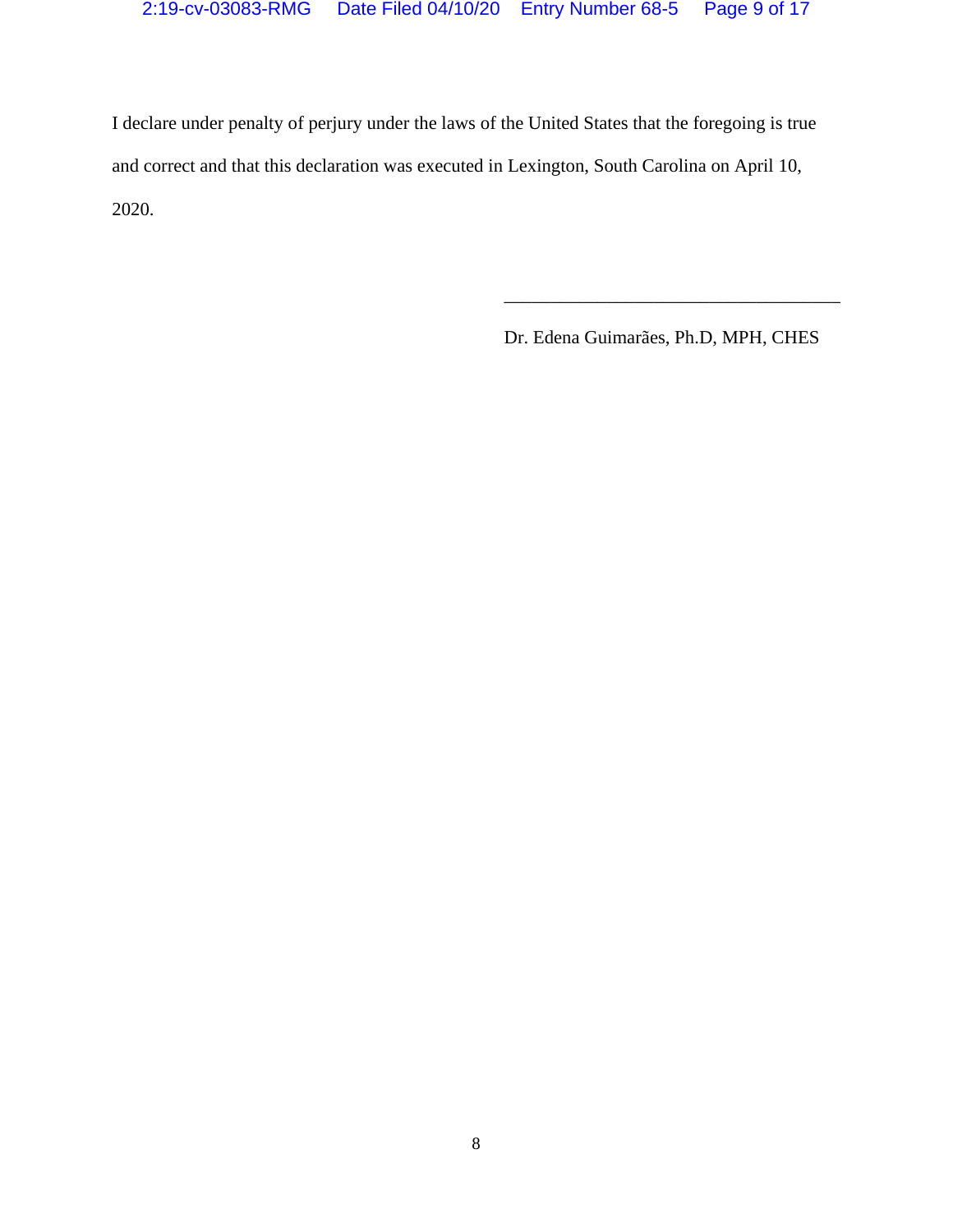Unable to Print Out the COVID-19 and Driver's License Suspensions Declaration

GUIMARAES, EDENA <EDENAG@mailbox.sc.edu> Fri 4/10/2020 4:48 PM To: Amreeta Mathai <amathai@aclu.org> Dear Amreeta,

I do not have a printer in my home. Due to the South Carolina stay-at-home order that has been issued in response to COVID-19 and because I am practicing social distancing, I am unable to go outside and find a printer. Consequently, I am unable to print out and sign my declaration regarding COVID-19 in South Carolina and the difficulty for people whose driver's licenses are suspended for failure to pay traffic tickets to follow the Center for Disease Control guidance on social distancing to slow and prevent the spread of COVID-19.

I affirm that the content of my declaration is true and correct.

Thank you, Dr. Edena, Guimaraes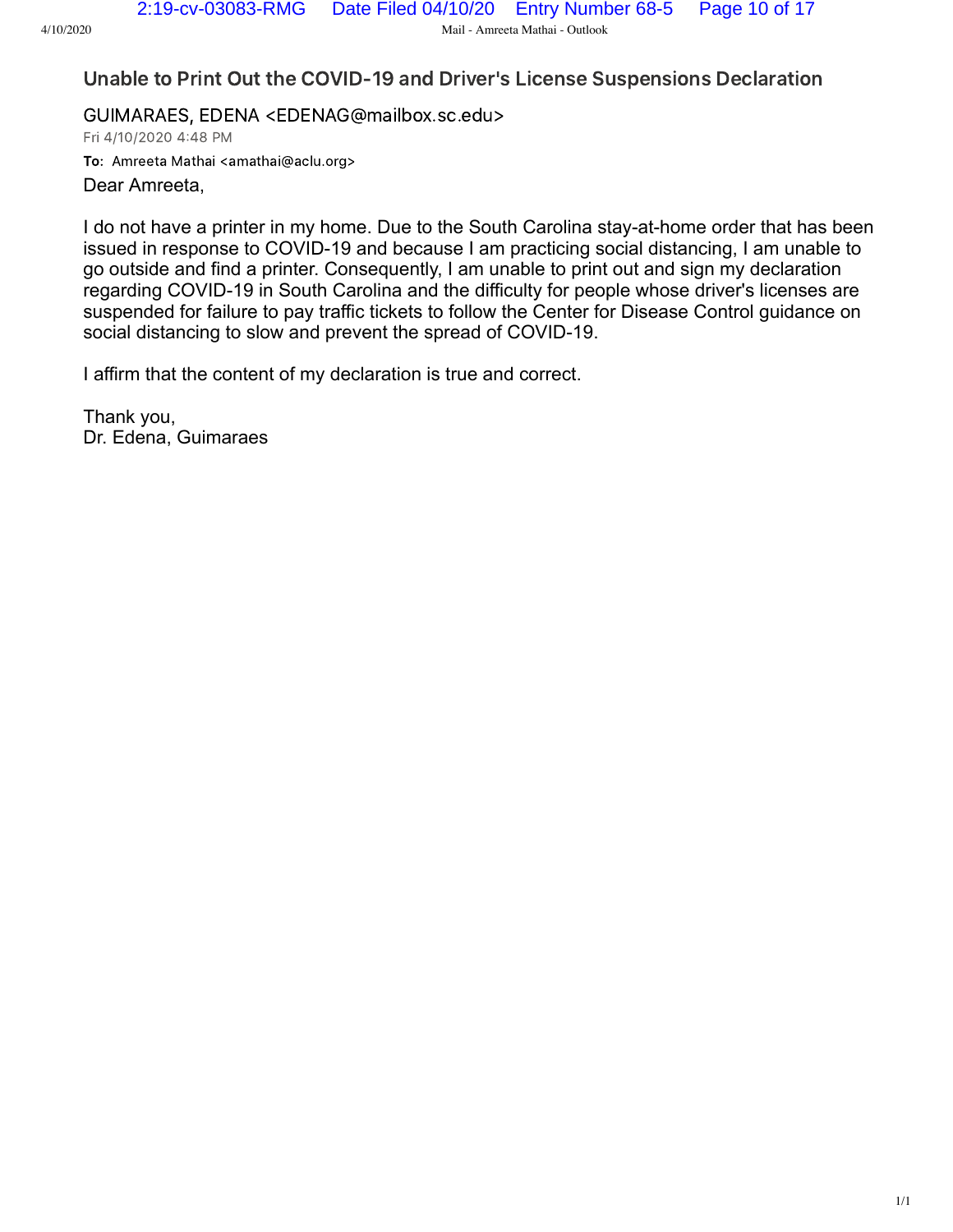#### **Attorney Declaration**

I, Amreeta S. Mathai, certify under penalty of perjury under the laws of the United States that Dr. Edena B. Guimarães sent me a message via electronic mail indicating that she does not have access to a printer and so cannot print out and sign her declaration. She indicated that the content of her declaration is true and correct.

> s/Amreeta S. Mathai Amreeta S. Mathai, NY Reg. No. 5169479

Dated this 10th day of April, 2020.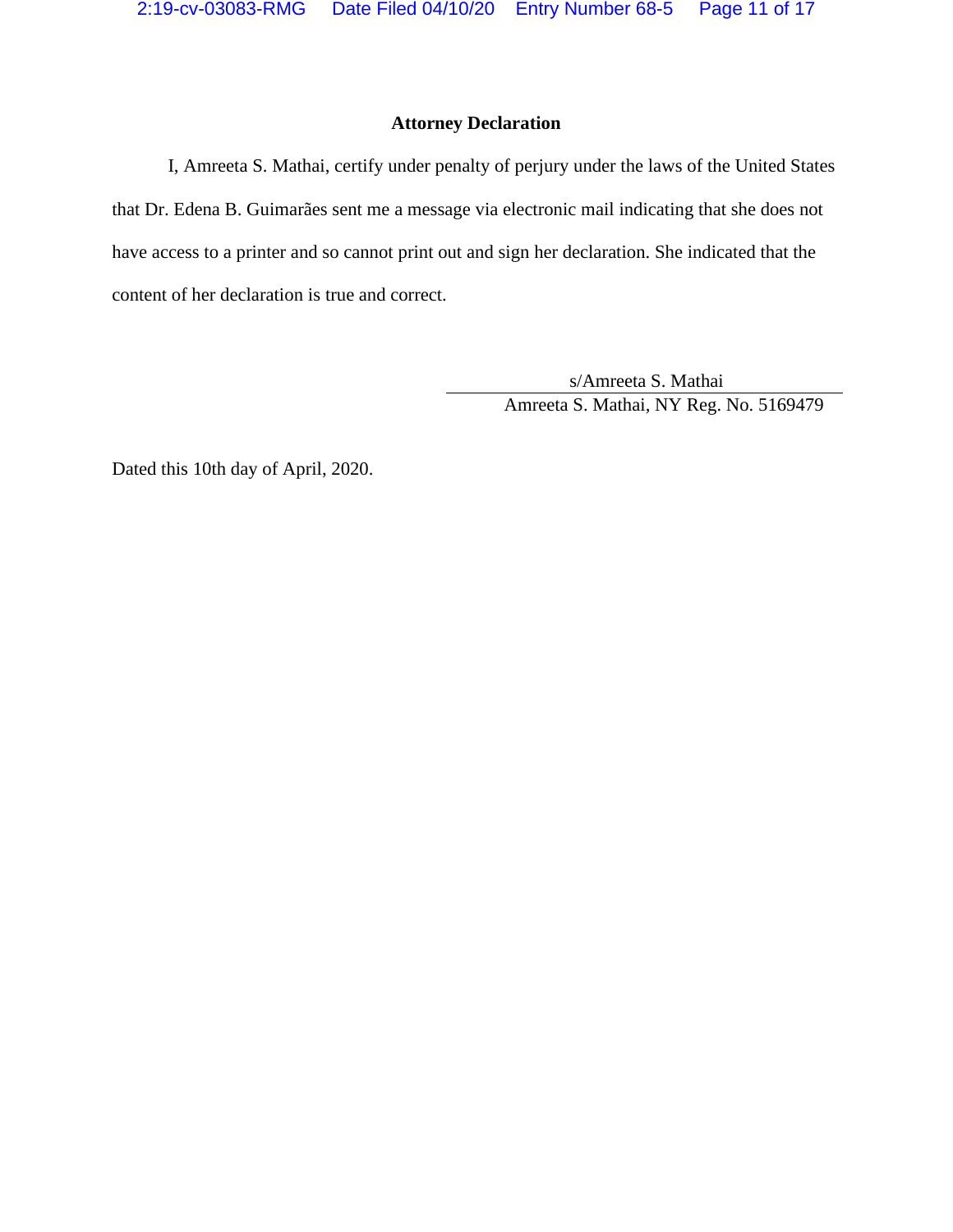# **APPENDIX A**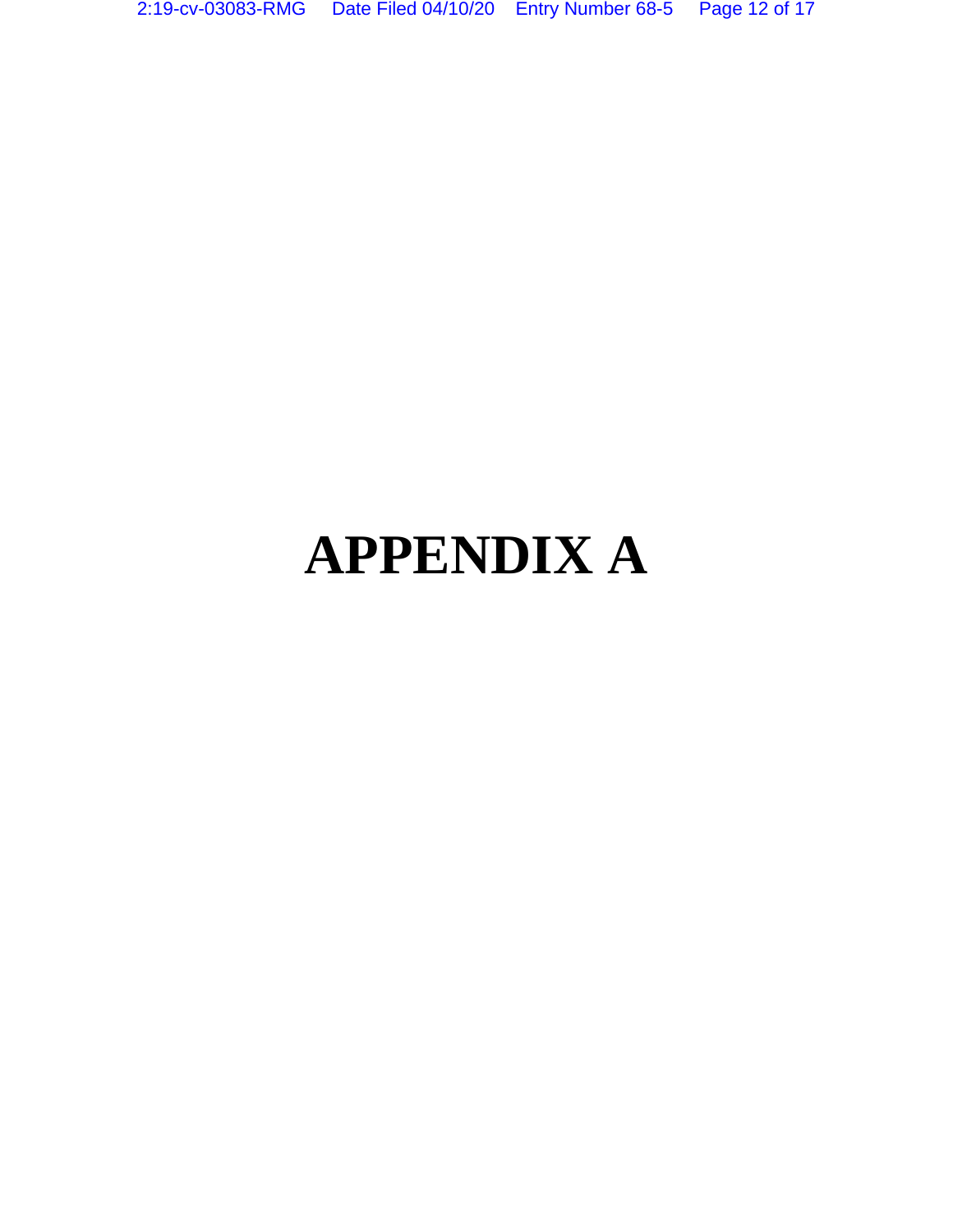#### **Curriculum Vitae Edena Guimarães, DrPH, MPH, CHES April 10, 2020**

#### **Academic Background**

Associate of Radiologic Sciences Midlands Technical College- 1984 Bachelor of Health Sciences Medical University of South Carolina- 1991 Master of Public Health University of South Carolina- 1994 Doctor of Public Health University of South Carolina- 2011

# **Work Experiences and Expertise**

#### **Richland Memorial Hospital, 1984–1987**

Staff Radiologic Technologist—Performed radiologic procedures in various hospital settings such as emergency department, trauma, surgery and routine radiology rooms.

#### **Byrnes Medical Center, 1987–1990**

Staff Radiologic Technologist—Performed radiologic procedures in various hospital settings such as emergency department, trauma, surgery and routine radiology rooms.

#### **Medical University of South Carolina and Roper Hospital, 1990–1991**

Pediatric Staff Radiologic Technologist—Performed radiologic procedures in various hospital settings such as emergency department, trauma, surgery and routine radiology rooms.

#### **Orangeburg-Calhoun Technical College, 1994–1998**

Radiologic Sciences Clinical Instructor—Taught various didactic courses (i.e., Radiology Physics, Positioning I and II) and clinical courses.

#### **Midlands Technical College, 1998–1999**

Radiologic Sciences Clinical Instructor—Taught Medical Terminology course and clinical courses.

#### **Palmetto Pubic Health District, 1999–2001**

HIV Health Educator—Planned implemented and evaluated HIV prevention activities focusing on high risk individuals including Latinx migrant and seasonal farmworkers. Developed the first-ever HIV prevention plan for Latinxs that reside in the Palmetto Public Health District. Established partnerships with local government agencies and community-based organizations in order to address the HIV epidemic in South Carolina.

#### **STD/HIV Division, 2001–2004**

Consultant—Provided technical assistance to community-based organizations and health districts receiving state and federal HIV prevention funds. Monitored and evaluated HIV prevention and testing programs, conducted site visits to funded entities and participated in STD/HIV clinic audits for state health departments.

#### **Cancer Division and Control's Best Chance Network (BCN) Program, 2004–2005**

Program Manager—Provided the day-to-day oversight of the BCN Program. Supervised BCN staff, monitored over 200 sub-contractors, conducted evaluations, submitted grants and reports to CDC as required. Facilitated and participated in program related meetings, monitored BCN and sub-contractors' budget, developed position descriptions and conducted interviews.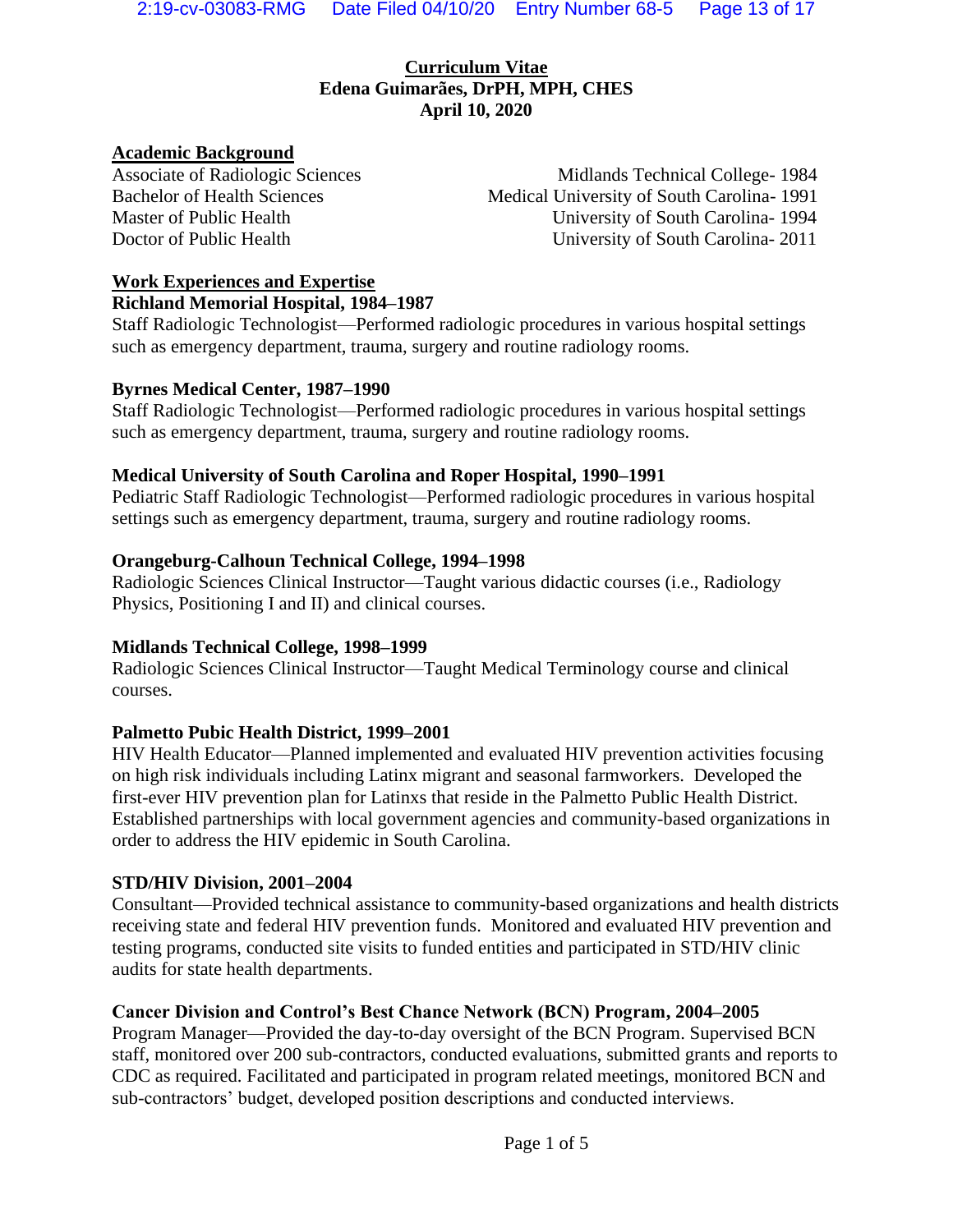#### **Cardiovascular Health (CVH) Division, 2005–2006**

Community Health Education Program Manager—Oversaw monitoring and evaluating CVH grants in four health districts, planning CVH and chronic disease related conferences, developing a Lay Health Advisor Program to conduct CVH and Stroke community presentations. Assisted the CVH Division staff plan, implemented and evaluated Capital Health, an employee wellness program.

#### **University of South Carolina, 2006–2016**

Research Associate and Principal Investigator and Co-Principal Investigator on grants working with Latinxs in SC—Oversaw the day-to-day activities for the grants, process and outcome evaluations, data collection, analysis, and reporting. Worked on the evaluation team for various Center for Health Services and Policy Research (CHSPR) projects. Also, taught undergraduate courses for the Department of Health, Promotion, Education and Behavior.

#### **University of South Carolina, 2016–present**

Full-time Faculty, Health Promotion, Education and Behavior (HPEB), Arnold School of Public Health—Responsible for planning teaching numerous undergraduate and graduate HPEB traditional, online, and study abroad courses in the Fall, Spring, and Summer semesters. Provide students assistance in identifying and planning for practical opportunities, serve as advisor to graduate students, and participate in multiple departmental and university-wide committees. Principal Investigator and Co-Principal Investigator on grants working with Latinxs in SC. Serve on various departmental and university-wide committees that address the needs of university students. Also, participate in community-based committees that addresses the needs of health disparate populations including individuals who are impoverished, limited in English proficiency, and at risk of being infected from a sexually transmitted disease.

#### **Other Positions Held**

| 2004-2015     | PI and Program Manager, HIV Prevention Program, SC Hispanic Latino Health                 |
|---------------|-------------------------------------------------------------------------------------------|
|               | Coalition, Columbia, SC                                                                   |
| 2006–2007     | Co-PI & Program Coordinator, Women's Well Being Initiative, University of                 |
|               | South Carolina, Columbia, SC                                                              |
| $2011 - 2013$ | Evaluator for Every Woman Southeast Grant, Columbia, SC                                   |
| $2011 - 2013$ | Evaluator for numerous State Health Department grants, SC                                 |
|               | 2016–present Member of the University of South Carolina's Hispanic/Latino Faculty Caucus; |
|               | Secretary 2019-2020                                                                       |
| 2017          | Conducted data analysis and composed report for PASOs stakeholder data                    |
|               | collected from Clemson University                                                         |
|               |                                                                                           |

#### **Honors**

| 1984 | <b>Honor Graduate</b>                                                         |
|------|-------------------------------------------------------------------------------|
| 1994 | Student Action with Farm Workers Internship (North and South Carolina)        |
| 2000 | Associate of Public Manager Certificate                                       |
| 2000 | Most Outstanding New Health Educator Award recipient                          |
| 2001 | SC Excellence in HIV Award recipient                                          |
| 2006 | University of St. Louis Public Health Education Leadership Institute (PHELI)- |
|      | Cycle VIII fellow                                                             |
| 2006 | Hispanic-Serving Health Professions Schools Professional Development Seminar  |
|      | <b>Scholarship Recipient</b>                                                  |
| 2007 | <b>National Scholars Honor Society</b>                                        |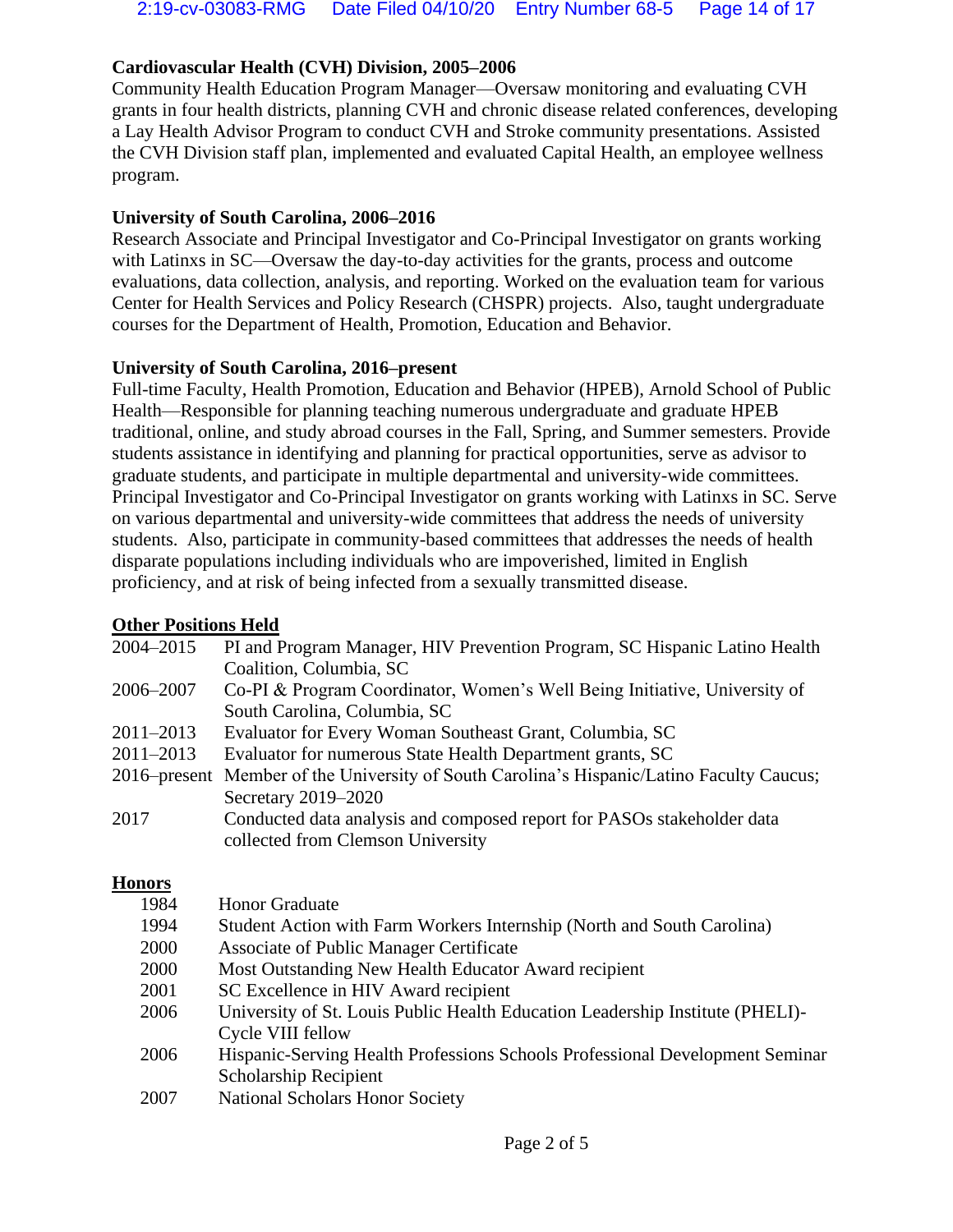- 2007 South Texas Environmental Education and Research (STEER) U.S. and Mexican Border Program
- 2008 Summer Research Scholarship Recipient-University of Notre Dame
- 2009 Delta Omega Society MU Chapter
- 2010 The Dennis de Leon Sustainable Leadership Institute-Latinos in the Deep South
- 2011 US Department of Health and Human Services Regional Health Equity Council Member
- 2014 John Hopkins University's Training and Learning Programs for Volunteer Community Health Workers certificate
- 2014 Center for Business and Industry, Minnesota State Colleges and Universities Systems-Community Health Worker Course
- 2015 Working with Latino/Latina LGBT Youth Certificate-SC Department of Juvenile **Justice**
- 2018 Centers for Teaching Excellence Online Training Certificate-University of South Carolina

#### **Publications/Presentations**

- **SC Public Health Association Annual Conference (2019)**—Presented on findings from 2015 SC Flood
- **SC HIV/AIDS Annual Conference (2003, 2017)**—Presented on findings from Latinx and HIV-focused grants (prenatal HIV testing and sexual practices)
- *La Vida Noticias*—Author and editor of this Spanish health issues newsletter published statewide, biannually
- *Addressing HIV/AIDS: Latino Perspectives and Policy Recommendations Document* Published by the National Alliance of State and Territorial AIDS Directors' (NASTAD) Latino Advisory Committee. Contributed to the development of this NASTAD document that provides recommendations on how to develop programs and policies to effectively address the AIDS epidemic among Latinxs.
- Written numerous magazine and newspaper articles on HIV and Hispanic health issues (*Latino Newspaper, NASTAD Bulletin, Hispanic Online Articles! [HOLA!])*
- Featured in *IMARA Magazine* and *DHEC Newsletter*

## **Program Implementation Grants**

- HIV/STD Prevention Grants written and awarded for the South Carolina Hispanic/Latino Health Coalition (SCHLHC), 2003–2004, 2004–2005, 2006–2007, 2008–2009.
- National Breast and Cervical Early Detection Program Grants written and awarded for the South Carolina Department of Health and Environmental Control (SCDHEC), 2003–2004.
- Cardiovascular Grant awarded to the Cardiovascular Health Division of SCDHEC

## **Selected Peer-reviewed Publications (in chronological order)**

Torres ME, Meetze E, Smithwick J. (2013). Latina Voices in Childhood Obesity: A Pilot Study Using Photovoice in South Carolina. *American Journal of Preventive Medicine,44(3S3), S225- S231.*

Myriam E. Torres, Ashley Murray, Edena G. Meetze, Zaneta Gaul, Madeline Y. Sutton (2015). HIV Knowledge and Testing Beliefs among Pregnant Latinas in Rural South Carolina*. Journal of Immigrant Minority Health. 2016. DOI 10.1007/s10903-016-0455-6.*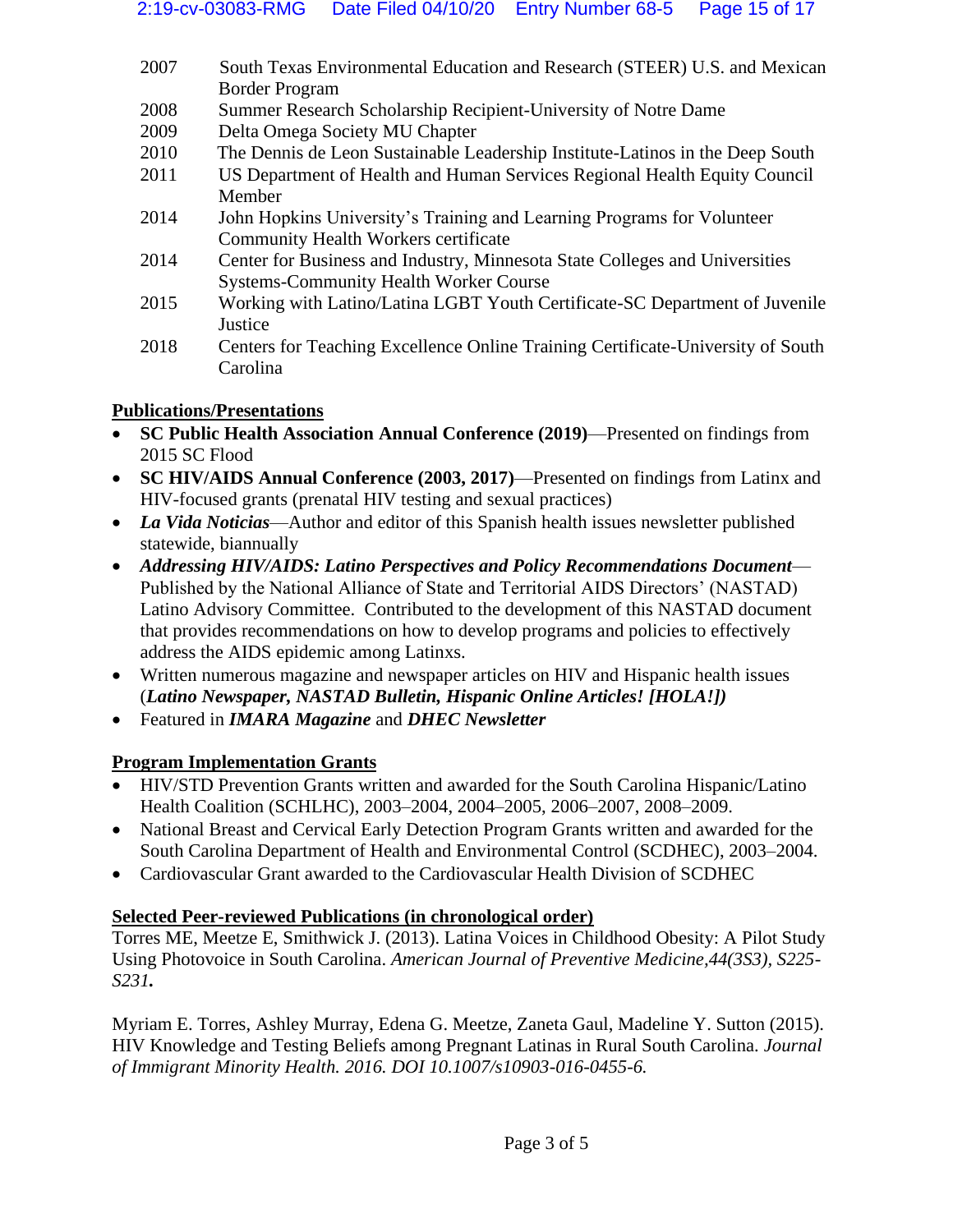Meetze EG, Torres, ME, Messias, DH. (2016). Prenatal Care Providers' Perspectives and Practices: Informed Consent for HIV Screening among Latinas with Limited English Proficiency in South Carolina. *Journal of Health Disparities.* Vol 10, Issue 1, Article 10.

#### **Grants**

• Written and awarded numerous grants for the South Carolina Department of Health and Environmental Control (SCDHEC), 1999–2006 and the South Carolina Hispanic/Latino Health Coalition (SCHLHC), 2003–2009

#### **Research Funds Awarded (in chronological order)**

- Empowering Latinas to Lash-Out Against AIDS/STIs (ELLAS) Project Dates: 9/30/2007–9/29/2012 Co-PI Funding Agency: Centers for Disease Control and Prevention Minority AIDS Research Initiative
- Navegantes para Salud: Improving Health Care Access and Utilization among Hispanic Women and Children Project Dates: 10/1/2011–9/30/2013 Co-PI Funding Agency: Centers for Medicare and Medicaid Hispanic Health Services Research Grant Program
- Cuidate: Program to reduce HIV risk among Latino youth Project Dates: 1/2011–12/2013 PI Funding Agency: SC Campaign to Prevent Teen Pregnancy
- Study to Assess Beliefs and Evaluate Risks (SABER) among Latinos in SC Project Date: 2013–2014 Co-PI Funding Agency: NIH Supplement to P20 (Institute for Partnerships to Eliminate Health Disparities).
- Tomando Control de su Salud Program Project Date: 2015–2016 Program Manager Funding Agency: Lieutenant Governor's Office on Aging, Columbia, SC
- Experiences of Latinos during the SC Floods Project Dates: 2016 Co-PI Funding Agency: University of South Carolina
- Contra SIDA and Cuidate: Programs to reduce HIV risk among Latinos adults and teens Project Dates: 1/1/2010–12/31/2015; 1/1/2018–12/31/2018 PI Funding Agency: AIDS Benefit Foundation of South Carolina